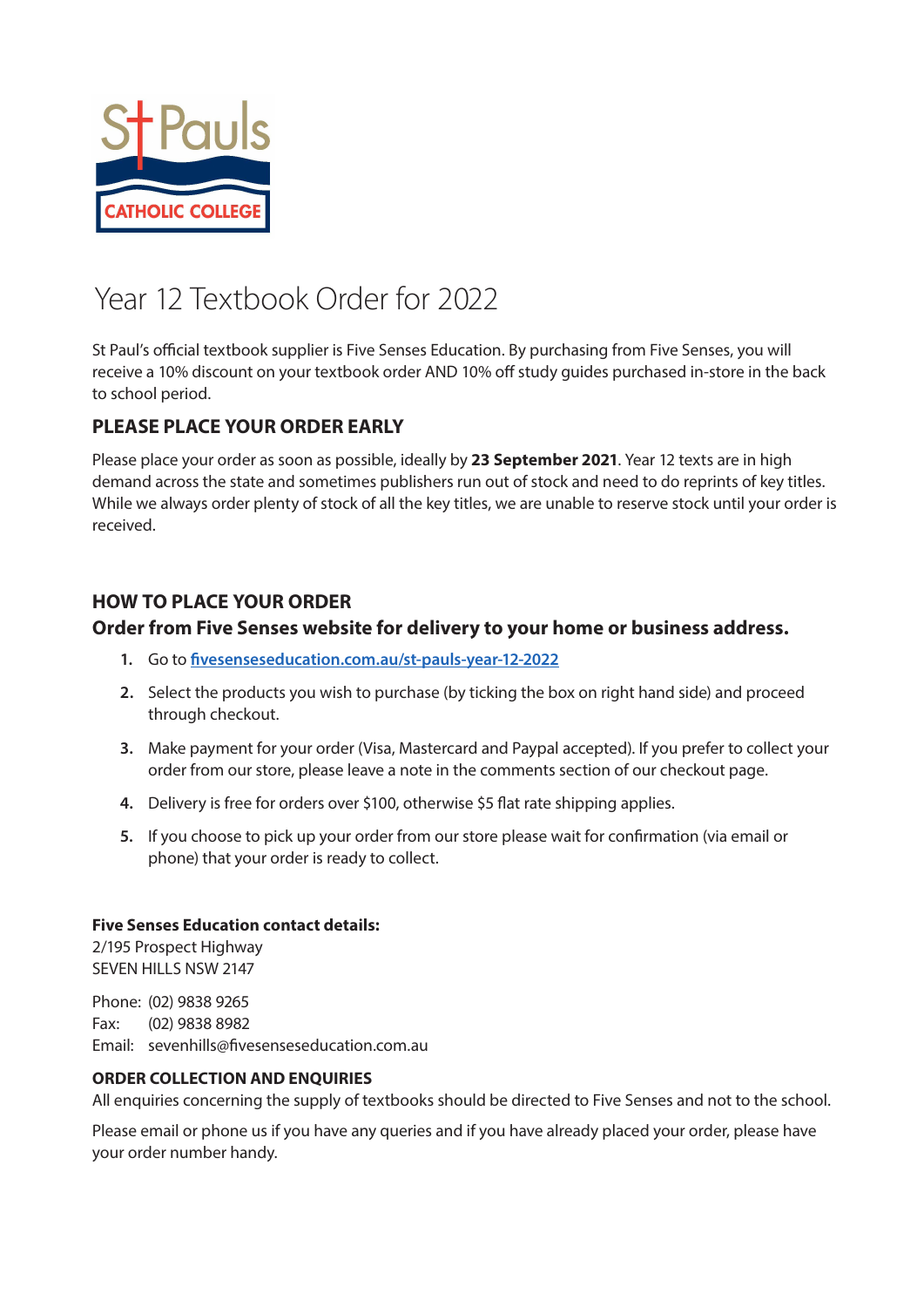# **St Paul's Catholic College Greystanes**

Year 12 Textbook Order for 2022

#### **STUDENT DETAILS:**

| Surname:                                                          |                           | <b>Given Names:</b>                                                                          |                    |                   |                    |                        |             |
|-------------------------------------------------------------------|---------------------------|----------------------------------------------------------------------------------------------|--------------------|-------------------|--------------------|------------------------|-------------|
|                                                                   |                           |                                                                                              |                    |                   |                    | All Prices include GST | Please tick |
| <b>SUBJECT</b>                                                    | <b>ISBN</b>               | <b>TITLE</b>                                                                                 | <b>AUTHOR</b>      | <b>PUBLISHER</b>  | <b>RRP</b>         | <b>PRICE</b>           |             |
| <b>Biology</b>                                                    | 9781488619267             | Pearson Biology 12 NSW Student Book<br>with eBook<br><b>OR</b>                               | Siwinski et al     | Pearson           | <del>\$83.95</del> | \$75.56                |             |
|                                                                   | 9781488663482             | e<br>Pearson Biology 12 NSW eBook<br><b>Book</b><br>(Access Code)                            | Siwinski et al     | Pearson           | <del>\$51.95</del> | \$46.76                |             |
| <b>Chemistry</b>                                                  | 9781488619281             | Pearson Chemistry 12 NSW Student Book<br>with eBook<br><b>OR</b>                             | Chan et al         | Pearson           | <del>\$83.95</del> | \$75.56                |             |
|                                                                   | 9781488663499             | Pearson Chemistry 12 NSW eBook<br>e<br>Book (Access Code)                                    | Chan et al         | Pearson           | <del>\$51.95</del> | \$46.76                |             |
| <b>Economics</b>                                                  | 9780648589662             | Year 12 Economics 2022 Pack (Textbook and<br>Workbook)                                       | <b>Tim Riley</b>   | <b>Tim Riley</b>  | <del>\$99.00</del> | \$89.10                |             |
| <b>English</b><br><b>Advanced</b>                                 | 9780141187761             | Nineteen Eighty-Four<br>(Penguin Modern Classics)                                            | Orwell             | Penguin           | <del>\$19.99</del> | \$17.99                |             |
|                                                                   | 9781108456067             | King Richard III<br>(Cambridge School Shakespeare)                                           | Shakespeare        | Cambridge         | <del>\$18.95</del> | \$17.06                |             |
| <b>English</b><br><b>Standard</b>                                 | 9780868198828             | Shafana and Aunt Sarrinah                                                                    | Alana<br>Valentine | Currency<br>Press | <del>\$23.99</del> | \$21.59                |             |
|                                                                   | 9780763662622             | Feed                                                                                         | M.T.<br>Anderson   | Walker            | <del>\$16.99</del> | \$15.29                |             |
| <b>English</b><br><b>Extension 1</b>                              | 9780141439471             | Frankenstein (Penguin Classics)                                                              | Mary Shelley       | Penguin           | <del>\$14.99</del> | \$13.49                |             |
|                                                                   | 9780571194933             | Opened Ground: Poems 1966-1996                                                               | Seamus<br>Heaney   | Faber             | <del>\$35.00</del> | \$31.50                |             |
| <b>Information</b><br><b>Processes &amp;</b><br><b>Technology</b> | 9780957891036             | Information Processes and Technology:<br>HSC(2e)                                             | Samuel<br>Davis    | PEC               | \$72.95            | \$65.66                |             |
| Legal<br><b>Studies</b>                                           | 9781108862820             | Cambridge Legal Studies Year 12 5e print<br>and interactive textbook                         | Milgate et al      | Cambridge         | <del>\$76.95</del> | \$69.26                |             |
| Mathematics<br><b>Standard 2</b>                                  | 9781108448079             | CambridgeMATHS Standard 2 Year 12<br>(print and interactive textbook) OR                     | <b>GK Powers</b>   | Cambridge         | \$74.95            | \$67.46                |             |
|                                                                   | 9781108638302             | e<br>CambridgeMATHS Standard 2 Year 12<br><b>Book</b><br>interactive textbook (Access Code)  | <b>GK Powers</b>   | Cambridge         | <del>\$59.95</del> | \$53.96                |             |
| <b>Advanced</b>                                                   | Mathematics 9781108766265 | CambridgeMATHS Advanced Year 12 (print Pender et al<br>and interactive textbook)<br>OR.      |                    | Cambridge         | \$74.95            | \$67.46                |             |
|                                                                   | 9781108766272             | e<br>CambridgeMATHS Advanced Year 12<br>Book<br>interactive textbook (Access Code)           | Pender et al       | Cambridge         | \$59.95            | \$53.96                |             |
| <b>Mathematics</b><br><b>Extension 1</b>                          | 9781108766302             | CambridgeMATHS Extension 1 Year 12<br>(print and interactive textbook)<br>OR                 | Pender et al       | Cambridge         | \$74.95            | \$67.46                |             |
|                                                                   | 9781108766319             | e<br>CambridgeMATHS Extension 1 Year<br>Book<br>12 interactive textbook (Access Code)        | Pender et al       | Cambridge         | \$59.95            | \$53.96                |             |
| <b>Mathematics</b><br><b>Extension 2</b>                          | 9781108771054             | CambridgeMATHS Extension 2 Year 12<br>(print and interactive textbook)<br>OR                 | Sadler &<br>Ward   | Cambridge         | \$74.95            | \$67.46                |             |
|                                                                   | 9781108770989             | CambridgeMATHS Extension 2 Year<br>e<br><b>Book</b><br>12 interactive textbook (Access Code) | Sadler &<br>Ward   | Cambridge         | \$59.95            | \$53.96                |             |

*continued over…*

## **Order online at** *[fivesenseseducation.com.au/st-pauls-year-12-2022](https://fivesenseseducation.com.au/st-pauls-year-12-2022)*

FREE HOME DELIVERY for orders over \$100 when you order online

*page 1 of 2*

ABN 16 001 414 437

**Five Senses Education Pty Ltd** 2/195 Prospect Highway Seven Hills NSW 2147

**Tel** 02 **9838 9265 Fax** 02 9838 8982

**e-mail** sevenhills@fivesenseseducation.com.au **web address** www.fivesenseseducation.com.au